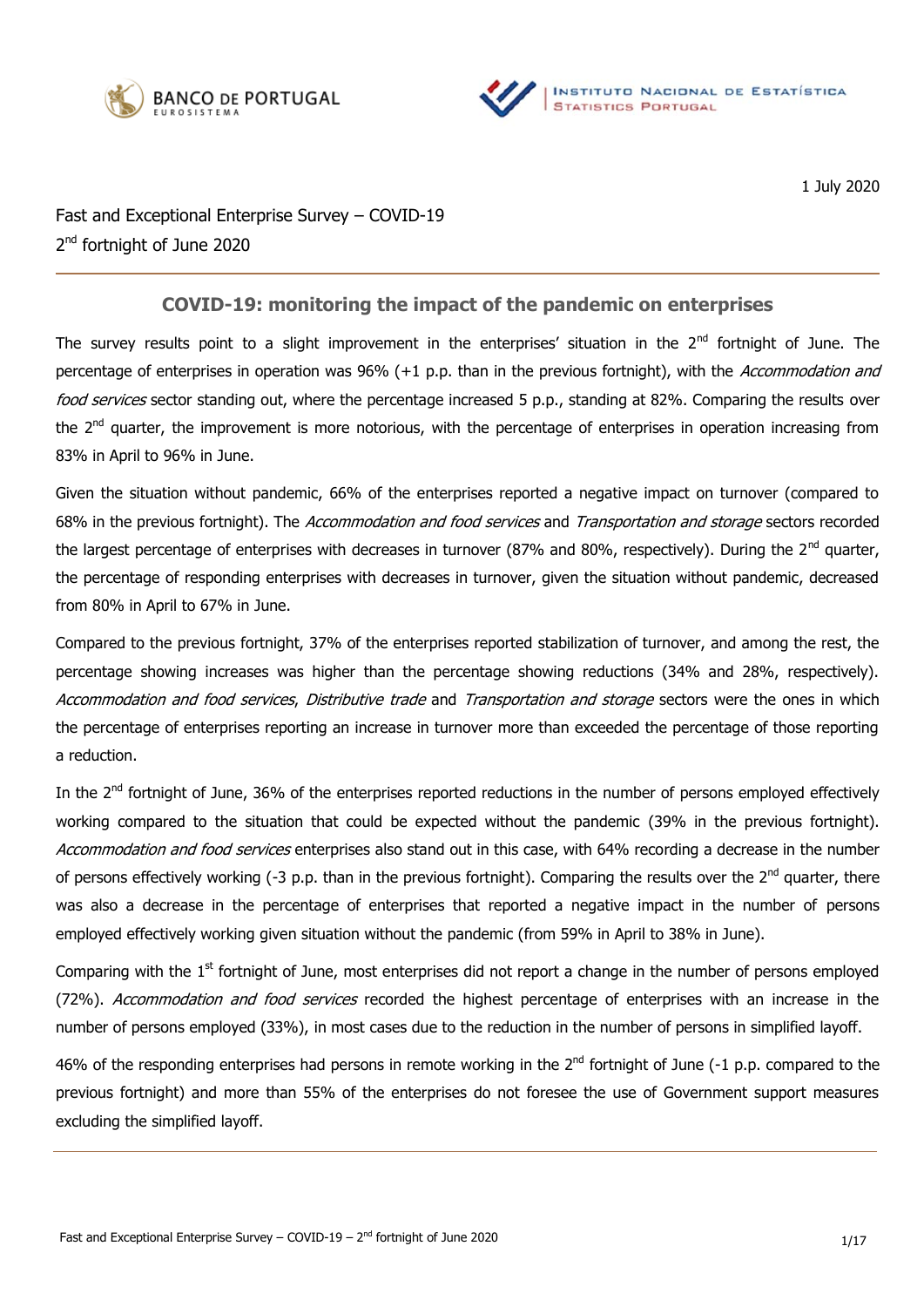



Statistics Portugal (INE) and the Bank of Portugal (BdP) launched, last April, the Fast and Exceptional Enterprise Survey - COVID-19 (COVID-IREE), in order to identify some of the main effects of the COVID-19 pandemic on business activity, based on a rapid response questionnaire. The survey began with a weekly frequency, having moved to a fortnightly frequency in May, taking into account the degree of variability observed in the weekly frequency of the main variables collected and aiming not to place an excessive burden over respondent enterprises. Considering the evolution of the restrictions on economic activity resulting from the COVID-19 pandemic, INE and BdP decided to suspend the questionnaire from August onwards. The data collection for the last edition will take place in the week of 20 to 24 July and the dissemination of results will take place on 29 July. This decision may be reversed if the health or economic emergency conditions so justify.

During this fortnight, questions about turnover, persons employed, persons employed in remote working and with alternate presence at the enterprise's facilities and the use of public support instruments were maintained.

It is important to note that the results of this survey refer **exclusively** to the responding enterprises in each edition of the survey (about 4.9 thousand in this week)<sup>1</sup>. These enterprises basically correspond to a representative sample underlying the calculation and compilation of the monthly sectoral turnover indices published by Statistics Portugal. For further information, it is recommended to read the technical note.

Statistics Portugal and the Bank of Portugal are grateful for the co-operation of enterprises in this difficult situation that Portugal is now going through.

# **I. EVOLUTION IN THE SECOND QUARTER OF 2020**

After three months of surveying, it is possible to carry out an analysis of the results throughout the  $2^{nd}$  quarter of 2020, which includes the period of the state of emergency and the subsequent periods of gradual lifting of the containment measures.

The percentage of enterprises in operation, even if partially, stood at 90% on average in the  $2^{nd}$  quarter of 2020, having increased from 83% in April to 96% in June (+13 p.p.). By sector, the impact of the pandemic on the functioning of enterprises was more evident in Accommodation and food services. On average, 57% of enterprises in this sector were operating in the  $2^{nd}$  quarter, with a very significant improvement between April (41%) and June (79%).

<sup>&</sup>lt;sup>1</sup>Number of valid responses until the end of June 28, corresponding to a response rate of around 55%. The results for the 1<sup>st</sup> fortnight of June were slightly revised by the inclusion of 107 responses, submitted afterwards.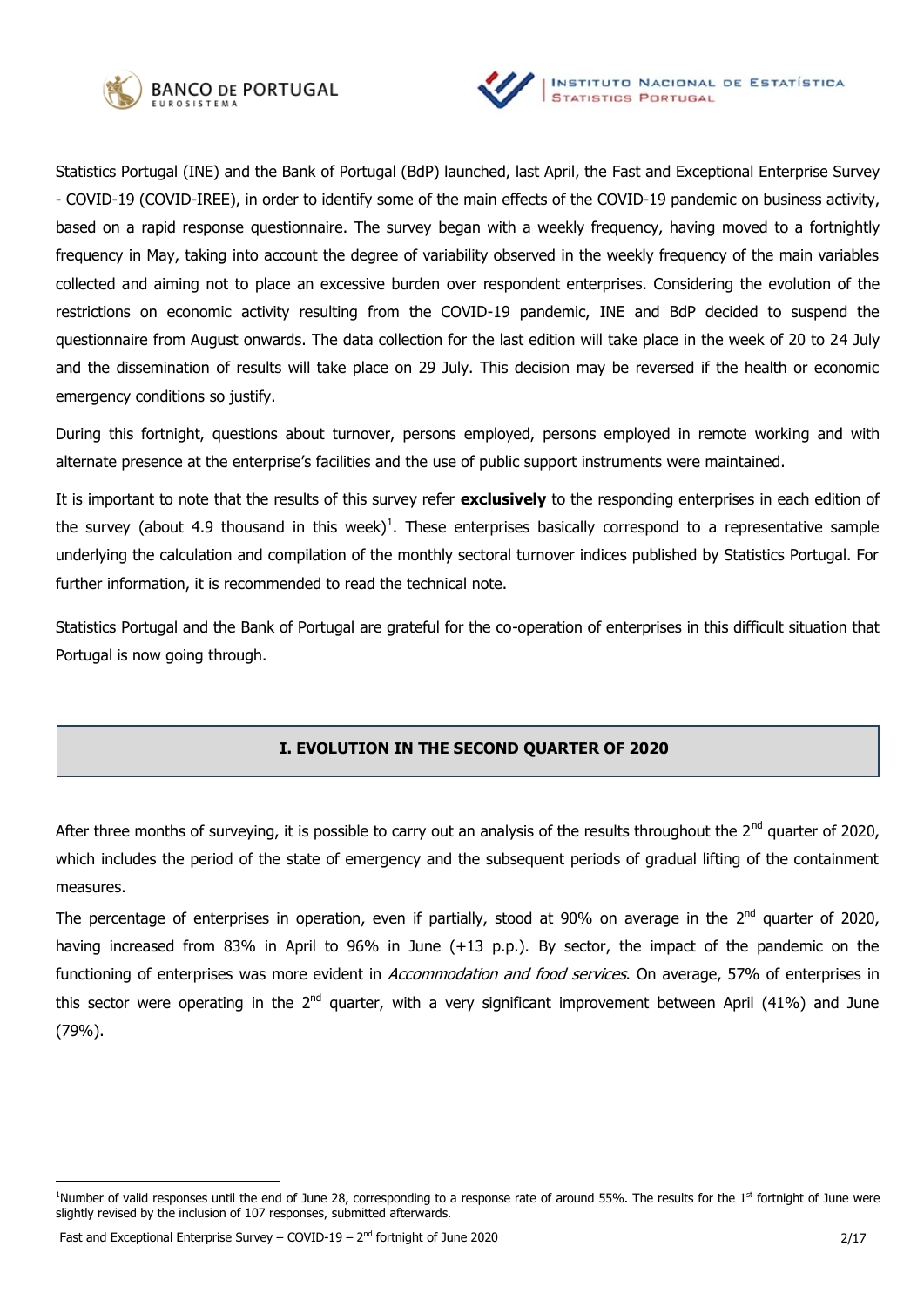



# **Figure 1 • Situation of the enterprises in the second quarter of 2020, as a % of the total number of enterprises Total responding enterprises**



The percentage of enterprises reporting a reduction in turnover, given the situation without the pandemic, was 74% in the 2<sup>nd</sup> quarter, decreasing from 80% in April to 67% in June (-13 p.p.). Construction and real estate sector stands out for the lower percentage of enterprises reporting a negative impact on turnover in the  $2^{nd}$  quarter (62%) and for the improvement observed during the quarter (the percentage of enterprises reporting reductions decreased by 22 p.p., from 74% in April to 52% in June).

# **Figure 2A • Impact of the COVID-19 pandemic on turnover in the second quarter of 2020 given the situation without the pandemic, as a % of the total number of enterprises in operation or temporarily closed Total responding enterprises**



**Source:** Statistics Portugal and Bank of Portugal, COVID-IREE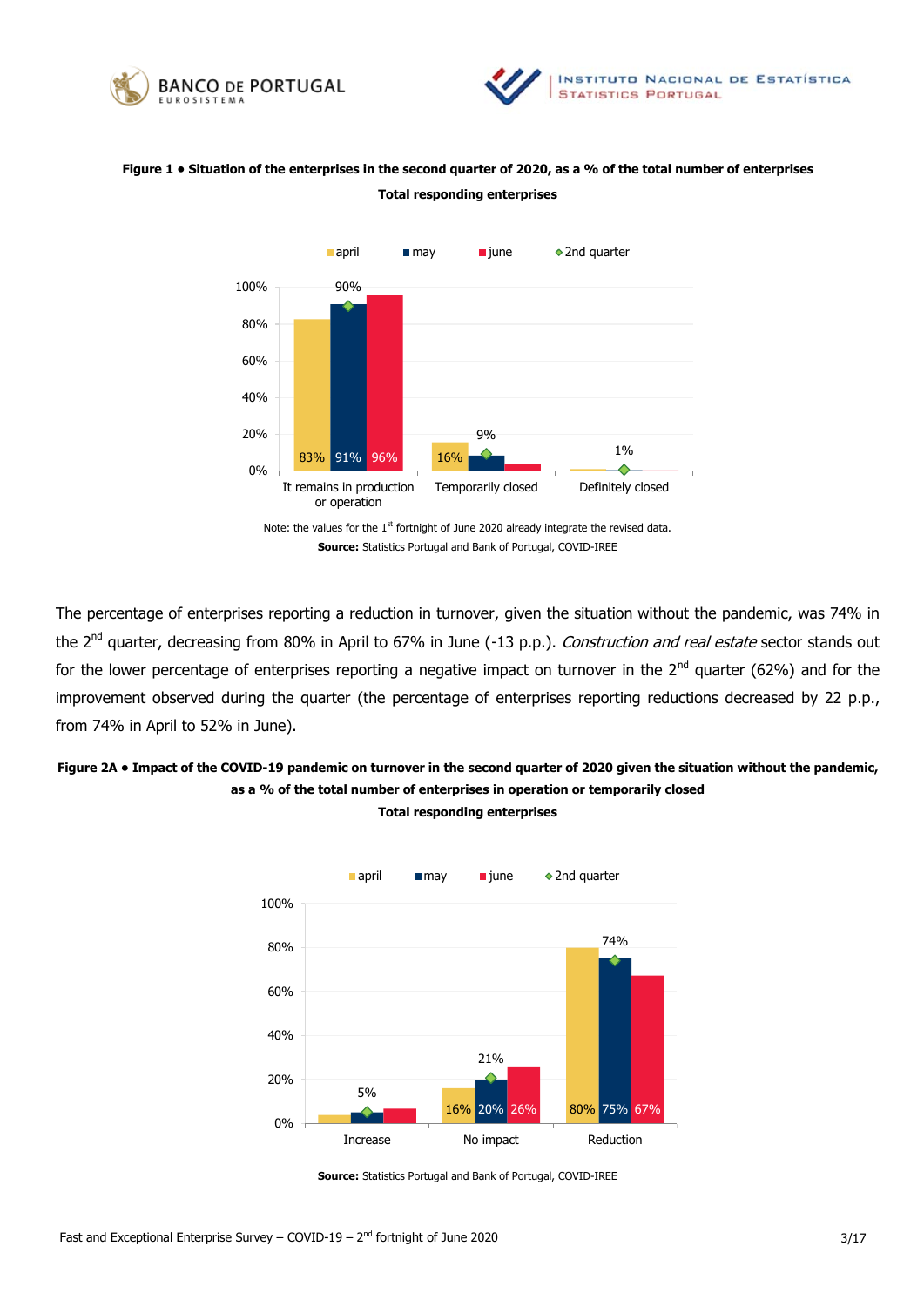





#### **Figure 2B • Impact of the COVID-19 pandemic on turnover and chronogram for the successive mobility conditioning phases**

**Source:** Statistics Portugal and Bank of Portugal, COVID-IREE

In the 2<sup>nd</sup> quarter, 48% of enterprises reported reductions in the number of persons effectively working, given the situation without the pandemic. During this period, this indicator also improved, decreasing from 59% in April to 38% in June (-22 p.p.). In the *Transportation and storage* sector, this improvement was more evident, from 70% of enterprises that reported reductions in the number of persons employed in April, to 39% in June (-31 p.p.).

# **Figure 3 • Impact of the COVID-19 pandemic on persons employed effectively working in the second quarter of 2020, as a % of the total number of enterprises in operation or temporarily closed**



**Source:** Statistics Portugal and Bank of Portugal, COVID-IREE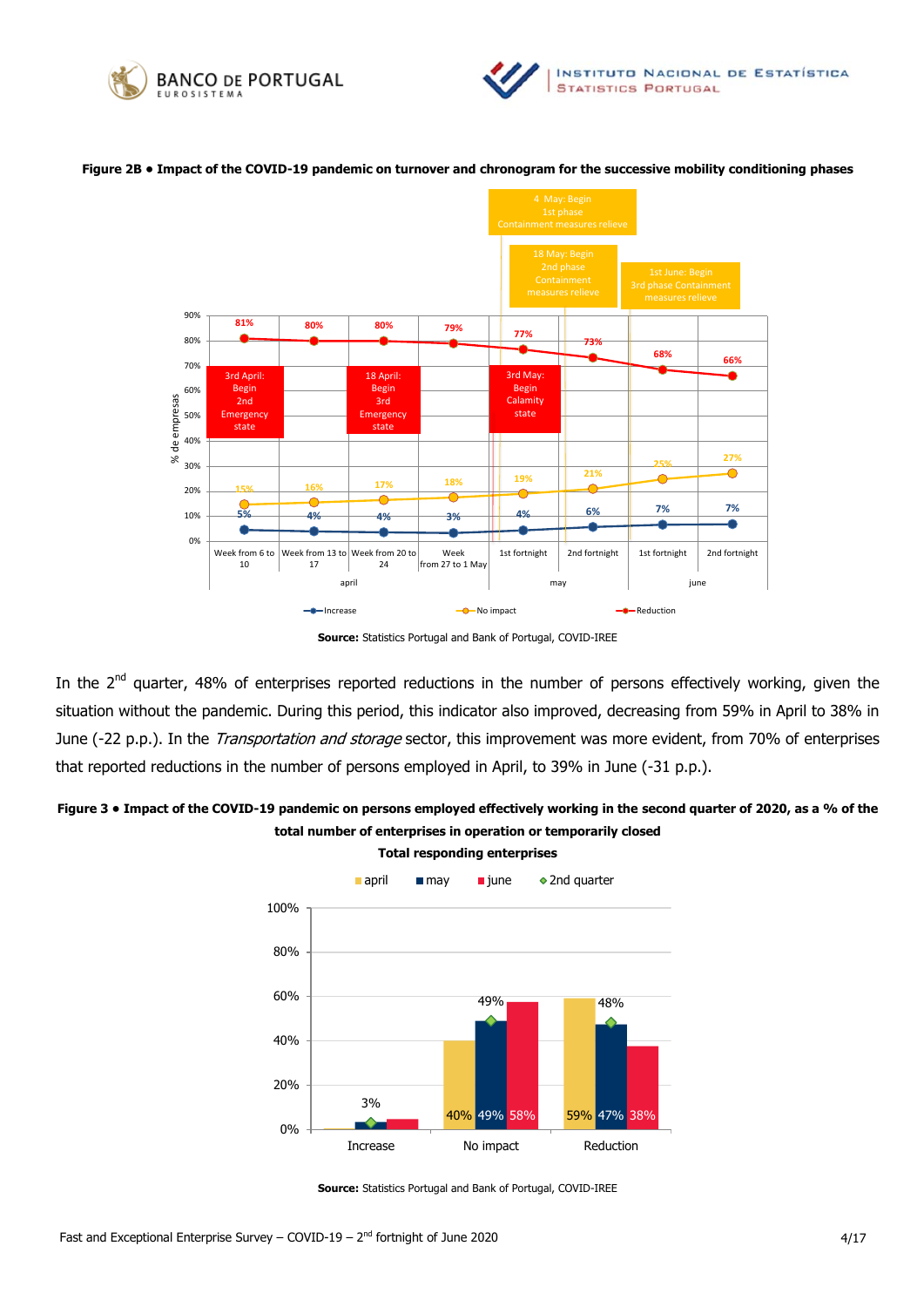



A significant percentage of enterprises used remote working in order to limit reductions in the number of persons effectively working. In the 2<sup>nd</sup> quarter, 53% of enterprises had people working remotely. However, the percentage of enterprises with people in this situation decreased over the three months, from 58% in April to 47% in June (-11 p.p.). In particular, the percentage of enterprises that had more than 75% of the persons employed in remote working decreased from 16% in April to 10% in June (-6 p.p.).

# **Figure 4 • Quantification of persons employed effectively working in remote working in the second quarter of 2020, as a % of the total number of enterprises in operation or temporarily closed**



Note: \* data for April represents only to the last week of the month. **Source:** Statistics Portugal and Bank of Portugal, COVID-IREE

The percentage of enterprises that reported having benefited from the measures presented by the Government due to the COVID-19 pandemic (excluding the simplified layoff) increased over the second quarter, with the evolution being relatively similar in the three measures considered. Specifically, the proportion of enterprises that benefited from each measure increased: from 11% in April to 22% in June, in the case of suspension of the payment of tax and contributory obligations; from 10% to 19% in the case of the moratorium for the payment of interests and principal on existing loans; and from 3% to 13% in access to new low-interest loans or State guarantees. However, the percentage of enterprises that reported not benefiting or planning to benefit from the measures presented by the Government remained high in the 2<sup>nd</sup> quarter, reaching proportions between 52% and 61% depending on the measures.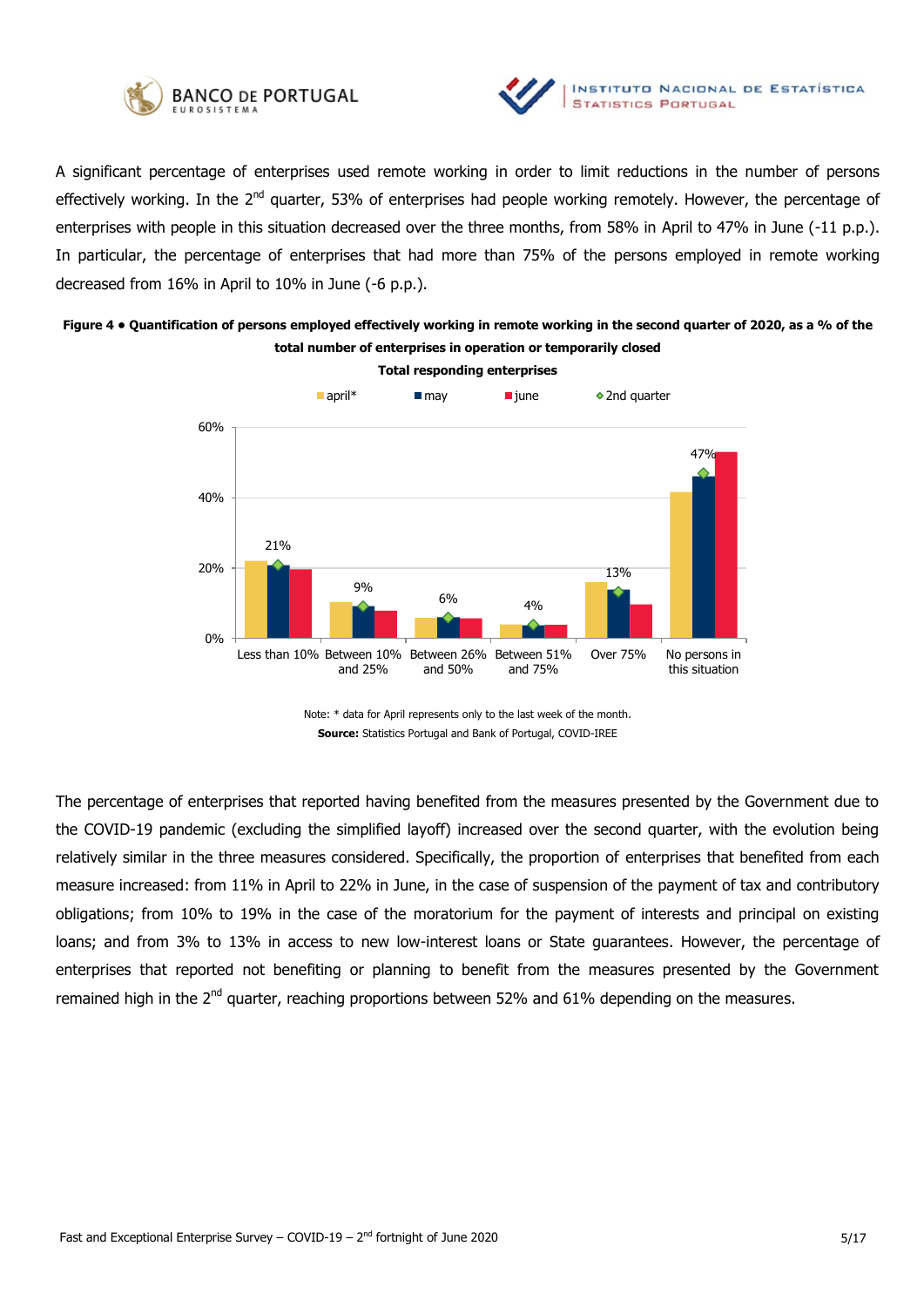



# **Figure 5 • Use of the measures presented by the Government due to the COVID-19 pandemic in the second quarter of 2020, as a % of total number of enterprises in operation or temporarily closed**



#### **Total responding enterprises**

Source: Statistics Portugal and Bank of Portugal, COVID-IREE

# **II. ENTERPRISES' DATA ANALYSIS IN THE SECOND FORTNIGHT OF JUNE 2020**

## **Situation of the enterprises in the second fortnight of June 2020**

## **96% of the responding enterprises remained in operation, even partially**

- 96% of the enterprises remained in production or operation, even partially, at the time of response to the survey. This percentage was greater than 95% in almost all activity sectors, except in Other services and Accommodation and food services.
- The Accommodation and food services sector, being the sector with the highest percentage of enterprises closed (temporarily or definitely), registered the most significant increase in operating enterprises comparing with the previous fortnight (+5 p.p., to 82%).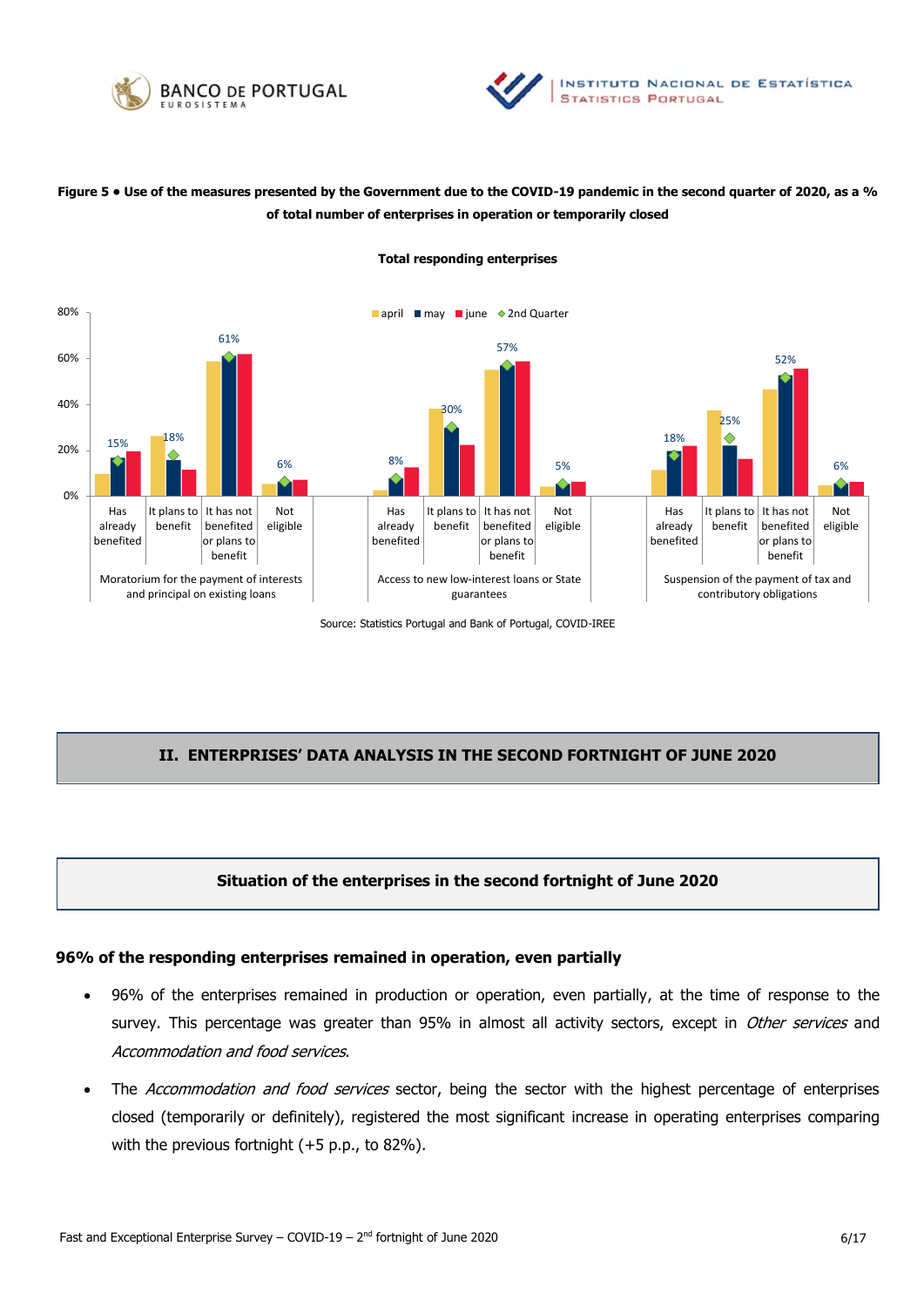





# **Figure 6 • Situation of the enterprises, as a % of the total number of enterprises Total responding enterprises**

Note: the values for the 1<sup>st</sup> fortnight of June 2020 already integrate the revised data.



#### **Economic activity**

**Source:** Statistics Portugal and Bank of Portugal, COVID-IREE

# **Impact of the COVID-19 pandemic on turnover in the second fortnight of June 2020, compared to the expected situation without the pandemic**

## **Most enterprises continue to report turnover reductions due to the pandemic**

- Comparing with the expected situation without the pandemic, 66% of the enterprises in operation or temporarily closed reported a negative impact on turnover (-2 p.p. than in the previous fortnight), while 7% reported an increase in the same variable.
- The Accommodation and food services and Transportation and storage sectors concentrated the higher percentages of enterprises reporting a reduction in turnover, 87% and 80%, respectively (-1 p.p. and +3 p.p. than in the previous fortnight). In contrast, the *Construction and real estate* sector recorded the lowest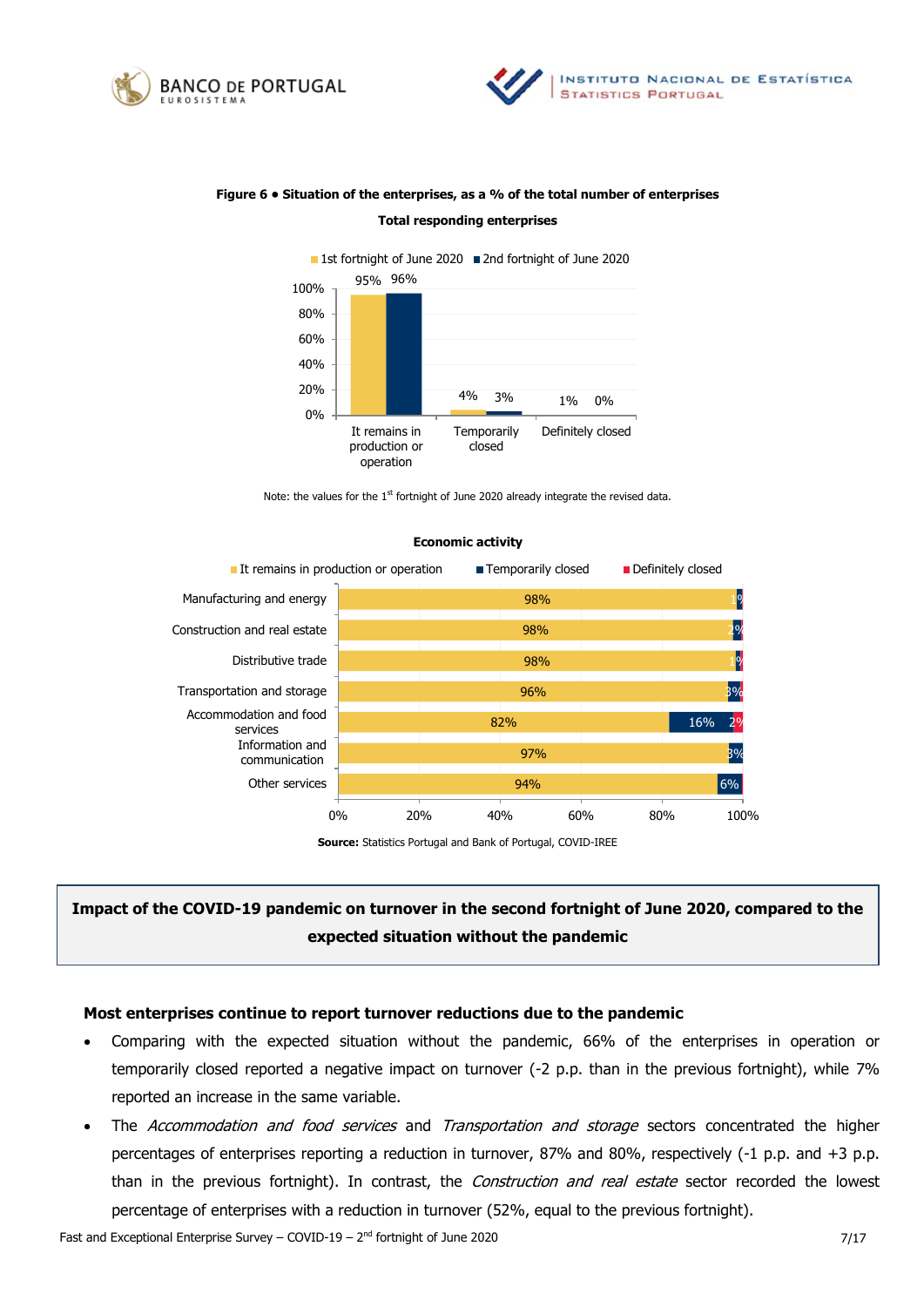



 The percentage of enterprises reporting reductions of more than 75% in turnover remained higher in the Accommodation and food services (39%), but 6 p.p. lower than the observed in the previous fortnight.

## **Figure 7 • Impact of the COVID-19 pandemic on turnover in the second fortnight of June 2020, as a % of the total number of enterprises in operation or temporarily closed**



**Total responding enterprises** 

**Source:** Statistics Portugal and Bank of Portugal, COVID-IREE

## **Evolution of the turnover in the second fortnight of June, compared to the previous fortnight**

# **37% of the enterprises reported a stabilisation in turnover in the second fortnight of June compared with the previous fortnight**

- In the second fortnight of June, 37% of the enterprises in operation or temporarily closed reported a stabilization of their turnover compared with the previous fortnight, standing out the Construction and real estate sector with 58% of the enterprises mentioning this situation. The remaining enterprises mentioned more frequently turnover increases (34%) than reductions (28%), comparing with the previous fortnight.
- By sector, this difference was more expressive in *Accommodation and food services* (48% and 23%), Distributive trade (42% and 26%) and Transportation and storage (39% and 29%).
- By size, the percentage of enterprises that reported turnover increases always exceed the percentage that reported reductions, being this differential clearly higher among large enterprises (+21 p.p.).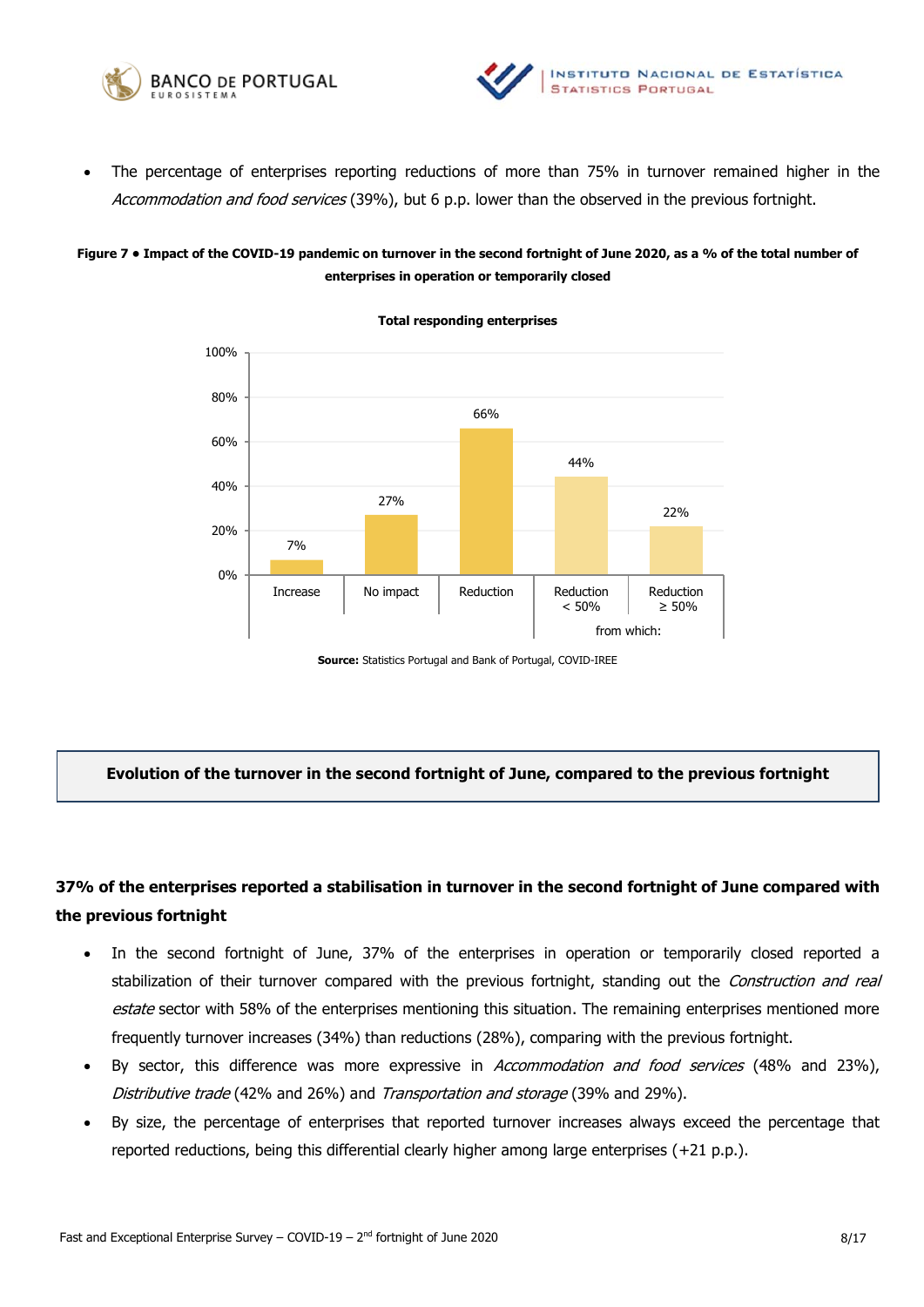



# **Figure 8 • Evolution of the turnover between the second fortnight of June and the first fortnight of June, as a % of the total number of enterprises in operation or temporarily closed Total responding enterprises**



#### **Size-class**



**Source:** Statistics Portugal and Bank of Portugal, COVID-IREE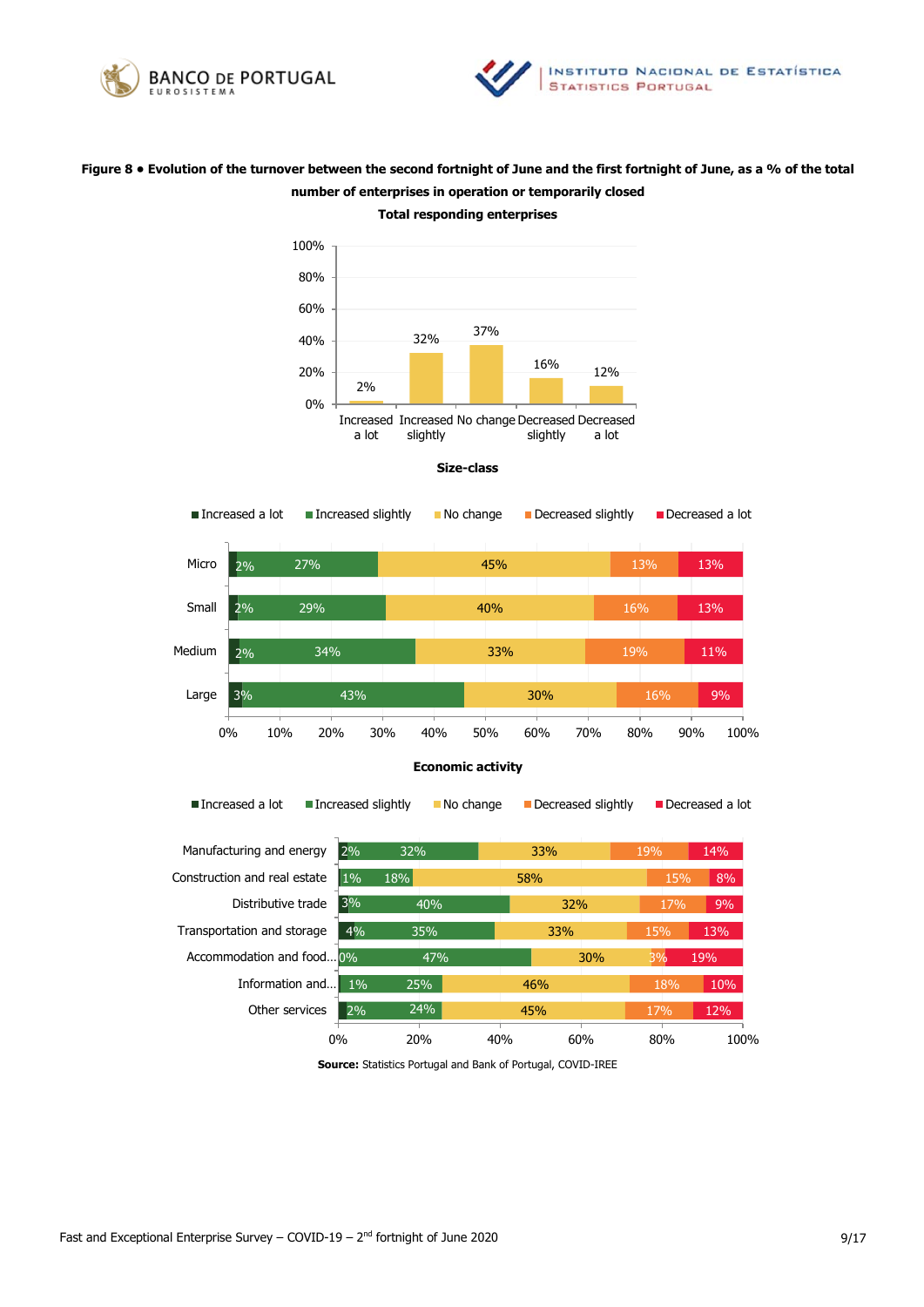



**The reasons with more impact on the change in turnover in the second fortnight of June were the evolution of the orders/clients and the evolution of measures to contain the pandemic** 

- Enterprises that reported an increase in turnover in this fortnight pointed out the evolution of the containment measures and the improvement in orders/clients as the explanatory factors with the greatest impact (57% and 54%, respectively).
- The most mentioned reason for the decrease in turnover compared to the previous fortnight was the reduction in orders/clients (76% of enterprises).

**Figure 9 • Impact of the reasons for the evolution of the enterprises turnover in the second fortnight of June compared to the previous fortnight, as a % of the total number of enterprises in operation or temporarily closed which reported an increase or decrease in turnover**





# **Impact of the COVID-19 pandemic on persons employed during the second fortnight of June 2020, compared with the expected situation without the pandemic**

# **59% of enterprises reported that the persons employed effectively working did not change, while 36% reported a reduction compared to the given situation without the pandemic**

 Comparing with the expected situation without the pandemic, 36% of the enterprises reported a negative impact in the persons employed effectively working during the second fortnight of June (-3 p.p. vis-à-vis the previous fortnight), representing 58% of the total persons employed by the respondent enterprises. For the majority of the enterprises, the pandemic had no impact on the persons employed (59% of the enterprises, +3 p.p. than in the previous fortnight, corresponding to 36% of the total persons employed by the respondent enterprises).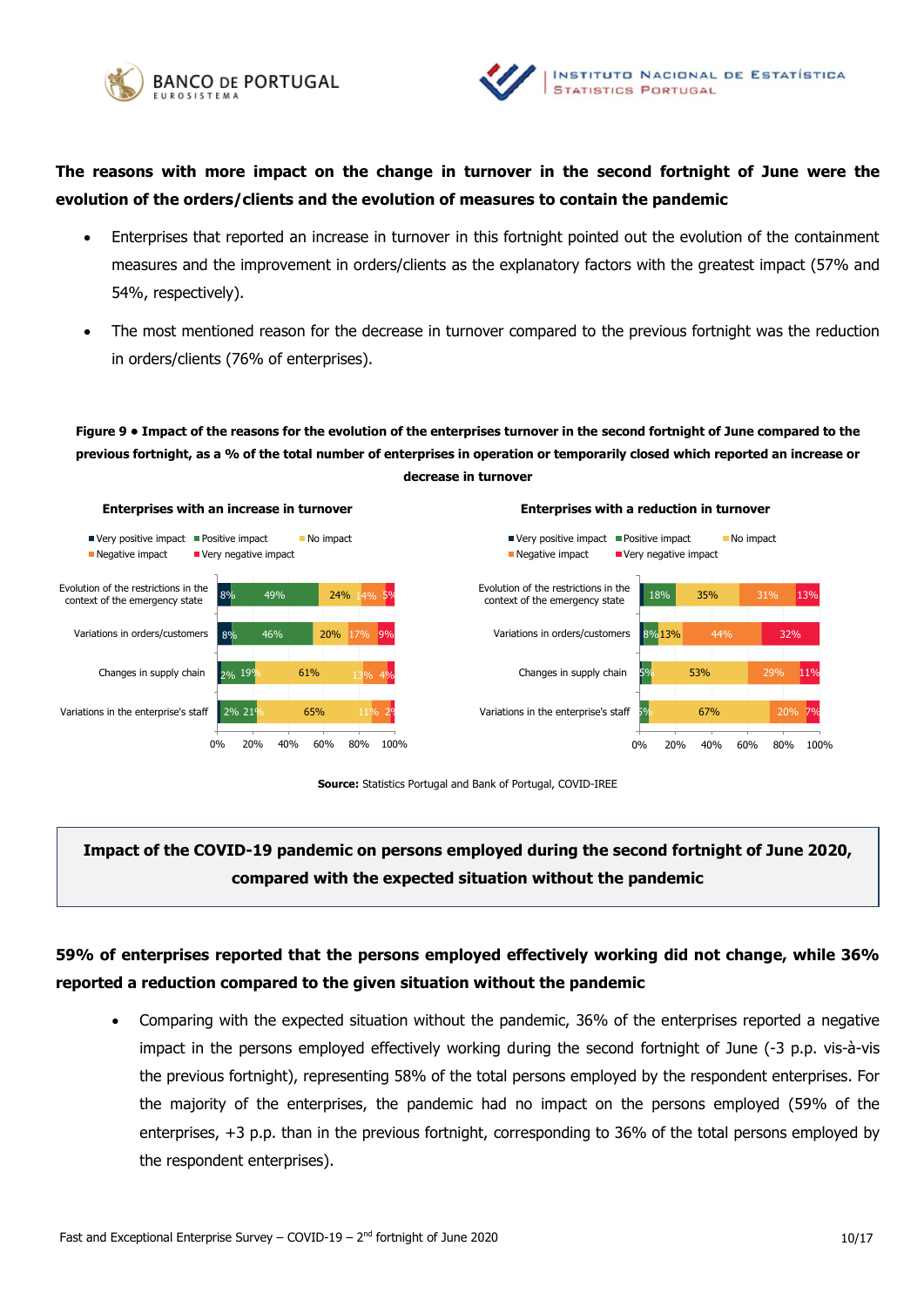



By economic activity, the enterprises from Accommodation and food services sector continued to stand out, with 64% referring a decrease in the number of persons employed (-3 p.p. than in the previous fortnight), with this reduction exceeding 75% in 25% of the enterprises (-4 p.p. than in the previous fortnight).

## **Figure 10 • Impact of the COVID-19 pandemic on persons employed effectively working in the second fortnight of June 2020, as a % of the total number of enterprises in operation or temporarily closed**



**Total responding enterprises** 

**Source:** Statistics Portugal and Bank of Portugal, COVID-IREE

# **Evolution of the persons employed effectively working during the second fortnight of June, compared with the previous fortnight**

# **The Accommodation and food services sector recorded the highest percentage of enterprises with increases in the number of persons effectively working, compared to the previous fortnight**

- 72% of the enterprises, representing 51% of the total persons employed by the respondent enterprises, reported not to have changed the number of persons employed effectively working during the second fortnight of June, compared to the previous fortnight.
- The percentage of enterprises that reported an increase in the persons employed was higher than the percentage that registered a decrease (21% and 7% of enterprises, respectively) and it increases with the sizeclass of the enterprise.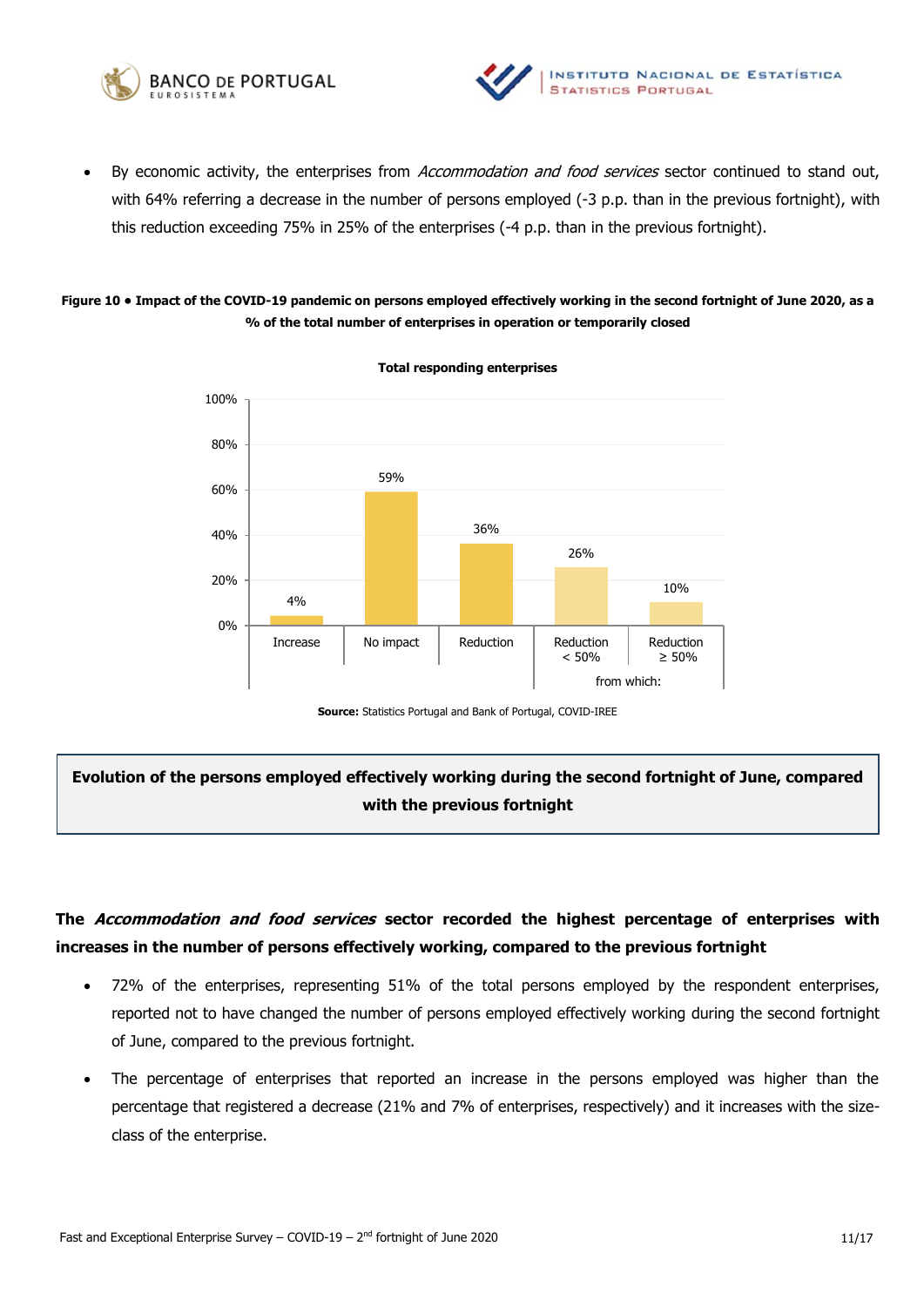



By sector, Accommodation and food services registered the highest percentage of enterprises with increases in the persons employed compared with the previous fortnight (33% of the enterprises, representing 37% of the persons employed).

# **Figure 11 • Impact of the COVID-19 pandemic on persons employed effectively working in the second fortnight of June compared to the previous fortnight, as a % of the total number of enterprises in operation or temporarily closed Total responding enterprises**



#### **Economic activity**



**Source:** Statistics Portugal and Bank of Portugal, COVID-IREE

**The reduction of the simplified layoff was the reason with the greatest impact in the increase of the persons employed effectively working during the second fortnight of June, compared to the previous fortnight** 

- The reason with a positive impact most reported by the enterprises that reported an increase in the number of persons employed effectively working compared with the previous fortnight was the reduction in the number of persons in layoff (mentioned by 67% of the enterprises).
- Enterprises that reported a reduction in the number of persons effectively working refer more often the increase in the days of absence because of illness or to support the family (52%) and the layoff (42%) as the reasons that most contributed negatively to this evolution.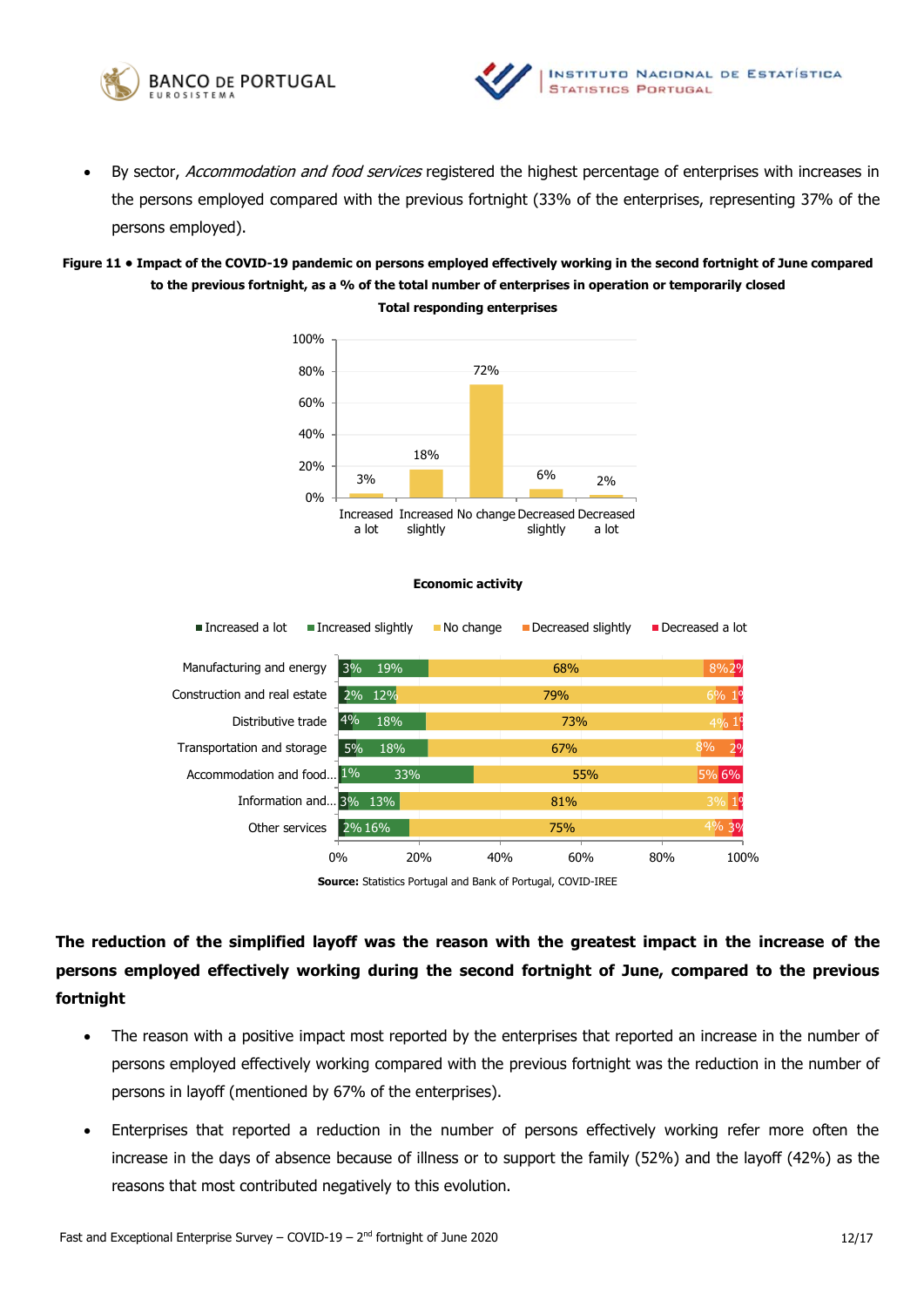



**Figure 12 • Impact of the reasons for the evolution of persons employed effectively working, as a % of the total number of enterprises in operation or temporarily closed which reported an increase or decrease in persons employed**





**Source:** Statistics Portugal and Bank of Portugal, COVID-IREE

**Remote working and alternate presence in the enterprise premises during the second fortnight of June**

# **46% of the enterprises had persons in remote working<sup>2</sup> and 44% had persons with alternate presence in the enterprise premises**

- 46% of the responding enterprises had persons in remote working during the second fortnight of June (-1 p.p. than in the previous fortnight), with 9% having more than 75% of the persons employed effectively working in remote working.
- By size, the proportion of enterprises that reported people in remote working increases with the size of the enterprise, ranging from 21% in micro enterprises and 85% in large ones. By economic activity, the percentage of enterprises that referred having persons in remote working was higher in the *Information and* communication sector (75%) and lower in Accommodation and food services (30%).
- 44% of the enterprises reported the existence of persons working with alternate presence in the enterprise premises due to the pandemic (-1 p.p. than in the previous fortnight).
- The use of alternate presence in the enterprise premises grows with the size of the enterprise, being mentioned by 24% of micro enterprises and 75% of large enterprises. The *Information and communication* sector stood out in the use of this practice, mentioned by 59% of enterprises.

 $^2$  It should be recalled that this survey does not cover enterprises in the financial sector or public administration organisations.

Fast and Exceptional Enterprise Survey – COVID-19 –  $2^{nd}$  fortnight of June 2020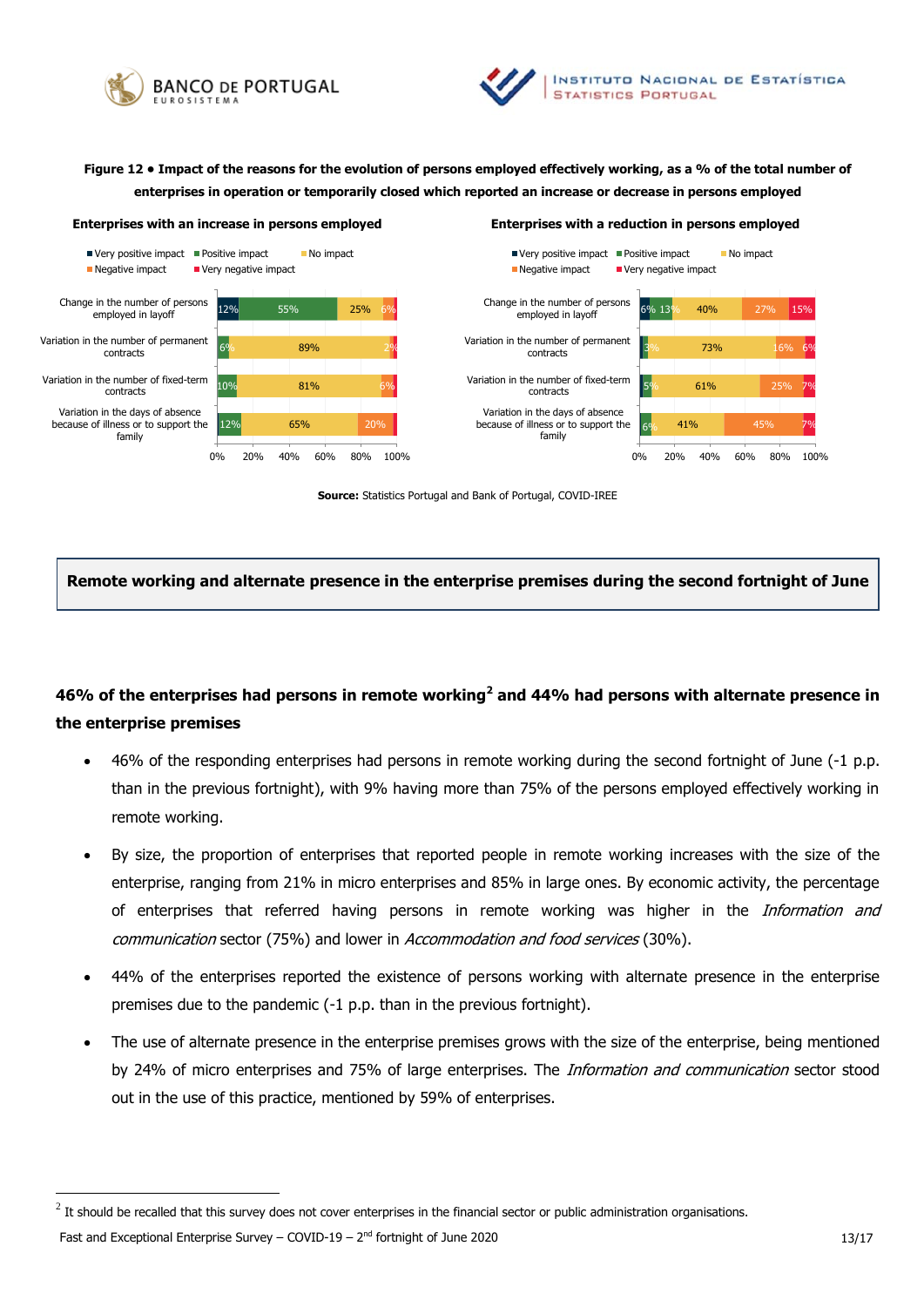



**Figure 13 • Quantification of persons employed effectively working in remote working and with alternate presence in the enterprise's facilities in the second fortnight of June, as a % of the total number of enterprises in operation or temporarily closed** 

**Total responding enterprises** 





**Source:** Statistics Portugal and Bank of Portugal, COVID-IREE

**Enterprises that have benefited or intend to benefit from the measures presented by the Government due to the COVID-19 pandemic in the second fortnight of June**

# **Between 56% and 62% of the enterprises do not intend to use support measures, excluding the simplified layoff**

 Among the measures considered, 22% of the responding enterprises have already benefited from the suspension of tax and contributory obligations, 20% of the moratorium for the payment of interests and principal on existing credits and 13% of the access to new low-interest loans or State guarantees.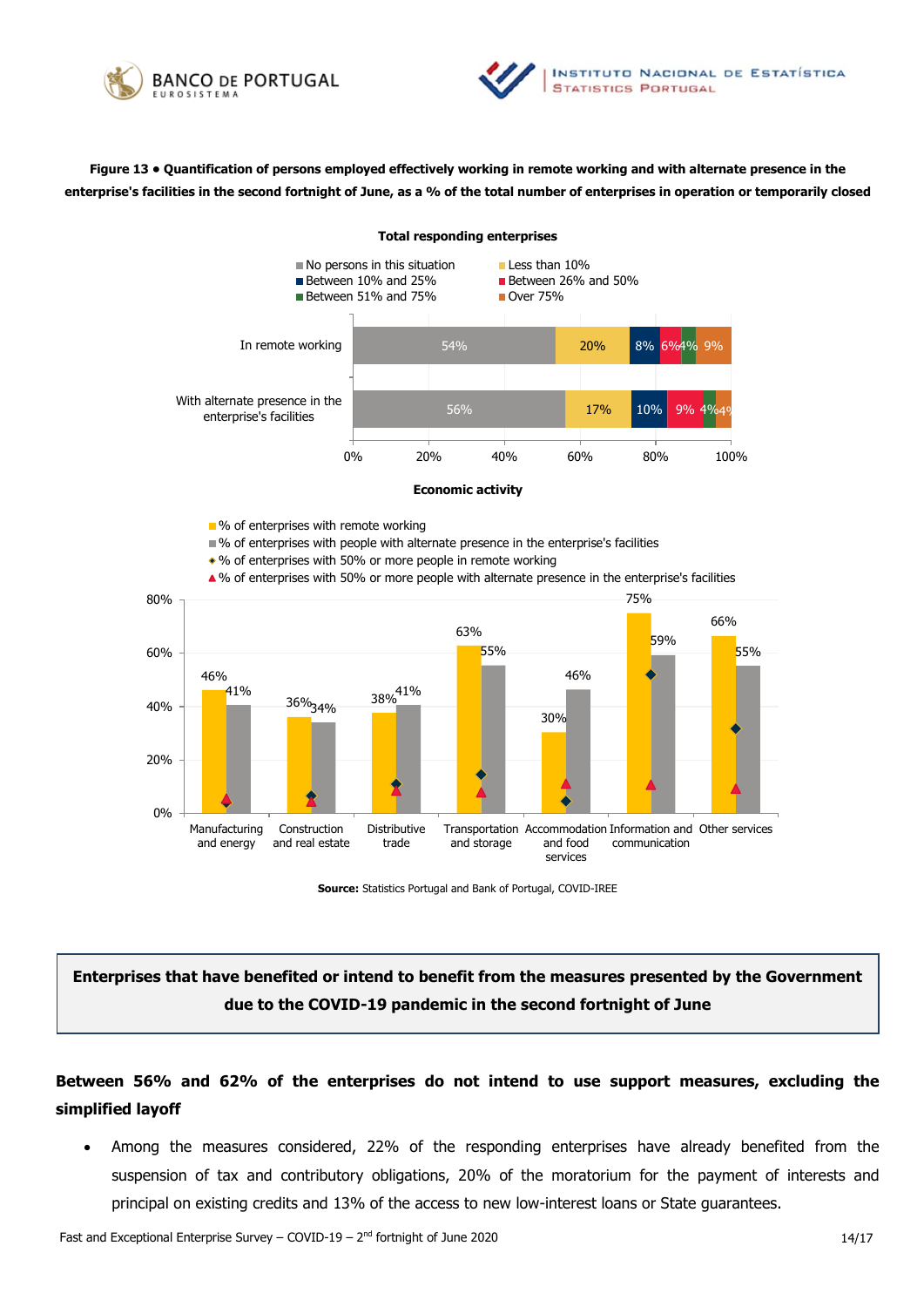



By sector, Accommodation and food services sector registered the higher percentage of enterprises that have already benefited or intend to benefit from the support measures, with 42% of the enterprises in this sector already benefiting from the suspension of tax and contributory obligations, 27% from the moratorium for the payment of interests and principal on existing credits and 23% from the access to new low-interest loans or State guarantees. By size, it is observed that the percentage of micro enterprises that benefited from the measures considered is lower than the average.

## **Figure 14 • Use of the measures presented by the Government due to the COVID-19 pandemic, as a % of total number of enterprises in operation or temporarily closed**



#### **Total responding enterprises**

**Source:** Statistics Portugal and Bank of Portugal, COVID-IREE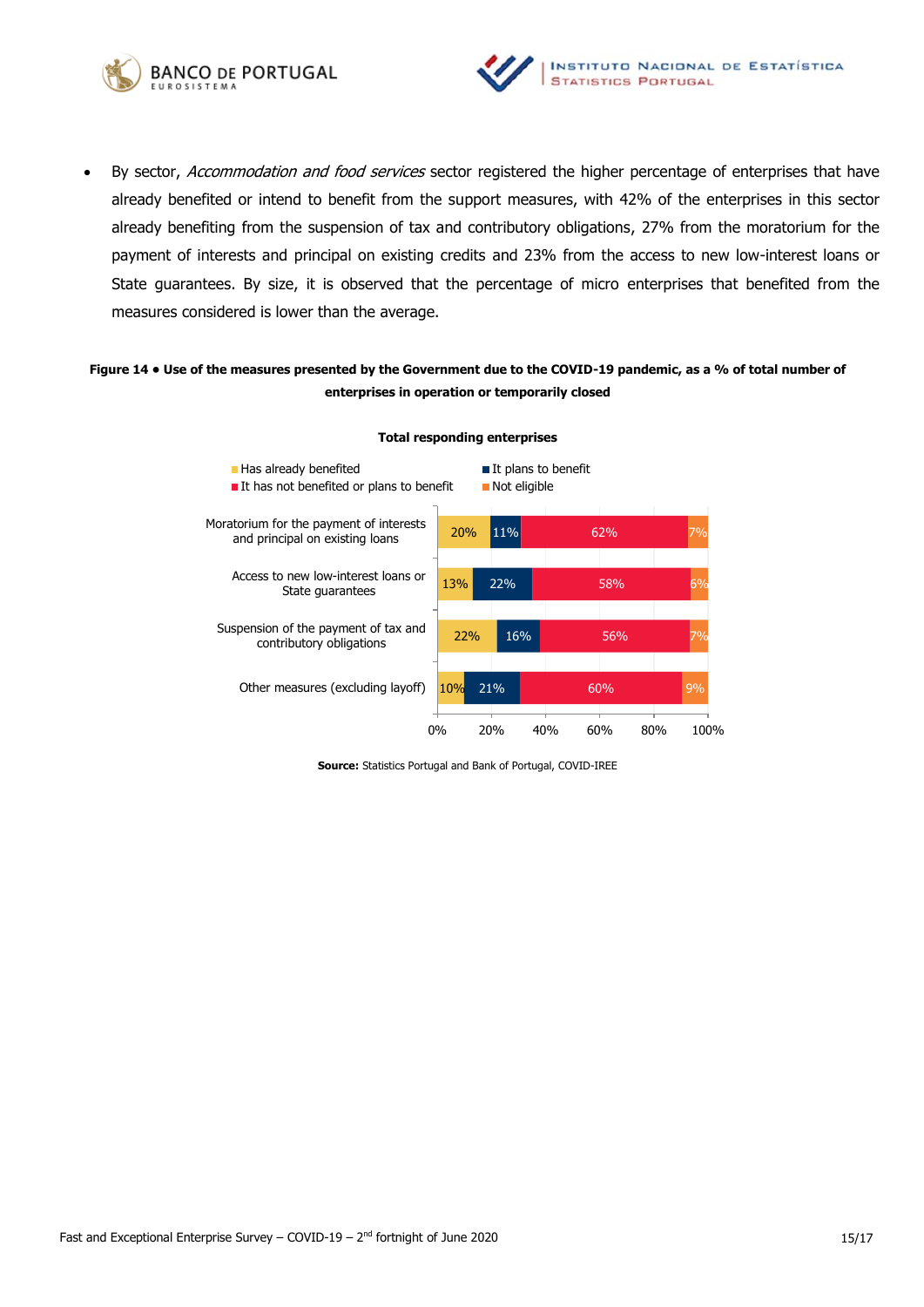



## **Technical note**

The statistical data disclosed in this information note correspond to those collected by the Fast and Exceptional Enterprise Survey – COVID-19 (COVID-IREE), in the week from 22 to 28 June 2020, with reference to the second fortnight of June 2020. The survey was addressed to a broad range of micro, small, medium and large enterprises representative of the various sectors of economic activity, the sample being 8,883 enterprises. A total of 4,920 valid responses were obtained, representing an overall response rate of 55.4%. The respondent enterprises represent 60.7% of the persons employed and 70.5% of the turnover of the sample.

The following graph shows the distribution between responding and non-responding enterprises, in terms of the number of enterprises, persons employed and turnover, as a % of total enterprises in the sample, by economic activity:

#### **Figure 15 • Structure of the number of enterprises, persons employed and turnover, as a % of total number of responding and nonresponding enterprises by economic activity**



**Source:** Statistics Portugal and Bank of Portugal, COVID-IREE

Applying a simple *Probit* model to assess the probability of response to the survey, a lower probability of response of micro and small enterprises was observed, and the possible bias resulting from this should be considered in the analysis. However, there was no evidence of bias associated with the sector of economic activity of the enterprise.

The results of this survey are always indicated as referring to the responding enterprises in each week of survey and no extrapolation of the results to the universe of firms is made (see methodological documentation associated with the new Fast and Exceptional Enterprise Survey (COVID-IREE) available at:

### <http://smi.ine.pt/DocumentacaoMetodologica/Detalhes/1593>

The sample of this survey basically corresponds to the integration of the samples underlying the monthly industry, construction, distributive trade and services turnover surveys, plus about three hundred enterprises, aiming at completing the sectors of activity represented. The context information of this sample has as reference the Integrated Business Accounts System (IBAS 2018). The following figure presents, by economic activity, the structures of the number of enterprises, persons employed and turnover in the COVID-IREE sample and in the universe of firms - IBAS 2018.